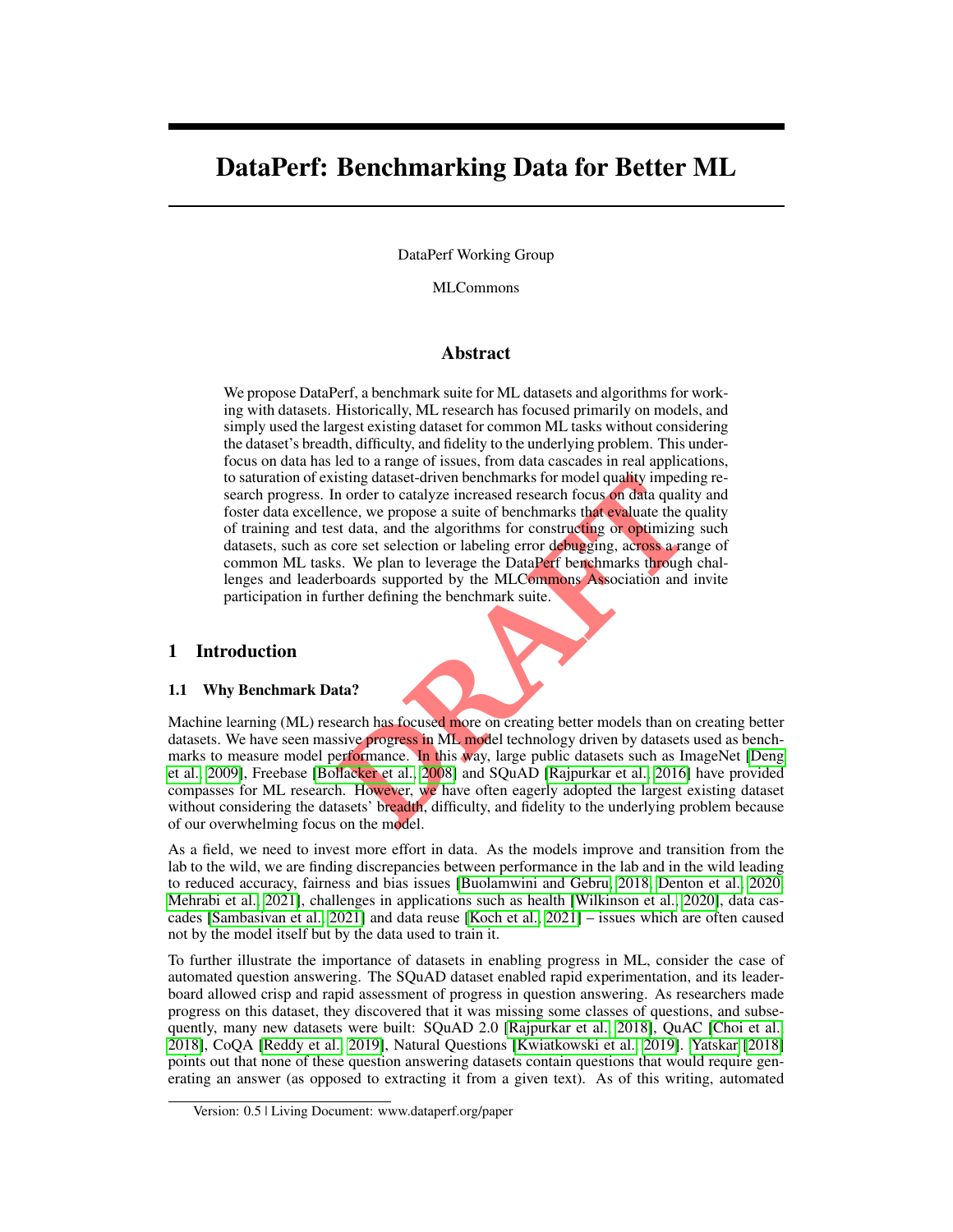

<span id="page-1-2"></span>Figure 1: ML benchmark saturation compared to human performance (plot from [\[Kiela et al., 2021\]](#page-9-4)).

systems are "above human-level performance" on all but the last dataset [\[Kiela et al., 2021\]](#page-9-4). Without continually evolving datasets, we cannot continue to evolve the models.

In recognition of these challenges, burgeoning research communities<sup>12</sup> have emerged that focus on the science and engineering of data for machine learning [Aroyo et al., 2021, [Raji et al., 2021,](#page-10-6) [Paullada et al., 2021,](#page-9-5) ?]. We need to grow these communities and provide them with better tools for evolving the datasets on which the whole field depends if we want improvements in machine learning in the lab to reliably translate into machine learning solutions that work in the real world.

# 1.2 DataPerf: Benchmarks for Data

dasets, we cannot continue to evoive the models,<br>allenges, burgeoning research communities<sup>12</sup> have emer-<br>tring of data for machine learning [Aroyo et al., 2021, Ra<br>We need to grow these communities and provide them w<br>m wh To understand the scope, quality, and limitations of datasets and accelerate subsequent improvements, we are introducing the DataPerf benchmark suite and a related set of leaderboards and challenges. DataPerf is a suite of benchmarks that measure the quality of training and test datasets for machine learning tasks and the quality of algorithms used to construct such datasets. Benchmarks are instruments for measuring aspects of quality with metrics. For example, in the systems community, there are benchmarks for everything from measuring CPU speed to quantifying a cell phone's battery life. Each benchmark evaluates a specific artifact-under-test, such as a dataset or algorithm, using a particular methodology and metric. For instance, the quality of a training dataset is evaluated by training a set of models on the dataset and then measuring the model's accuracy on gold standards. The benchmarks in DataPerf can be used stand-alone during research and/or development; we also plan to host a range of challenges and leaderboards supported by MLCommons.

### 1.3 DataPerf drives the ML data cycle

In conventional model-centric ML, the term "benchmark" is often used to mean a standard, fixed dataset used to measure the performance of different models and compare them. For example, ImageNet is a benchmark for models like ResNet. Figure [1](#page-1-2) shows that such existing model benchmarks are saturating, i.e., the models are attaining perfect or "human-level" performance when evaluated on these benchmarks [\[Kiela et al., 2021\]](#page-9-4).

This raises some profound questions for this methodology: 1) To what extent is ML research making real progress on the underlying capabilities or just overfitting to the benchmark datasets or suffering from data artifacts [e.g., [Gururangan et al., 2018,](#page-9-6) [Poliak et al., 2018,](#page-9-7) [Tsuchiya, 2018,](#page-10-7) [Ribeiro et al.,](#page-10-8) [2018,](#page-10-8) [Belinkov et al., 2019,](#page-8-5) [Geva et al., 2019,](#page-9-8) [Wallace et al., 2019\]](#page-10-9)? And most importantly, 2) How do we evolve the benchmarks rapidly to push the frontier for ML research forward for making real progress on capabilities?

<span id="page-1-0"></span><sup>&</sup>lt;sup>1</sup>[https://www.eval.how/,](https://www.eval.how/) [https://sites.google.com/view/sedl-workshop,](https://sites.google.com/view/sedl-workshop) i.a.

<span id="page-1-1"></span><sup>&</sup>lt;sup>2</sup><https://datacentricai.org/>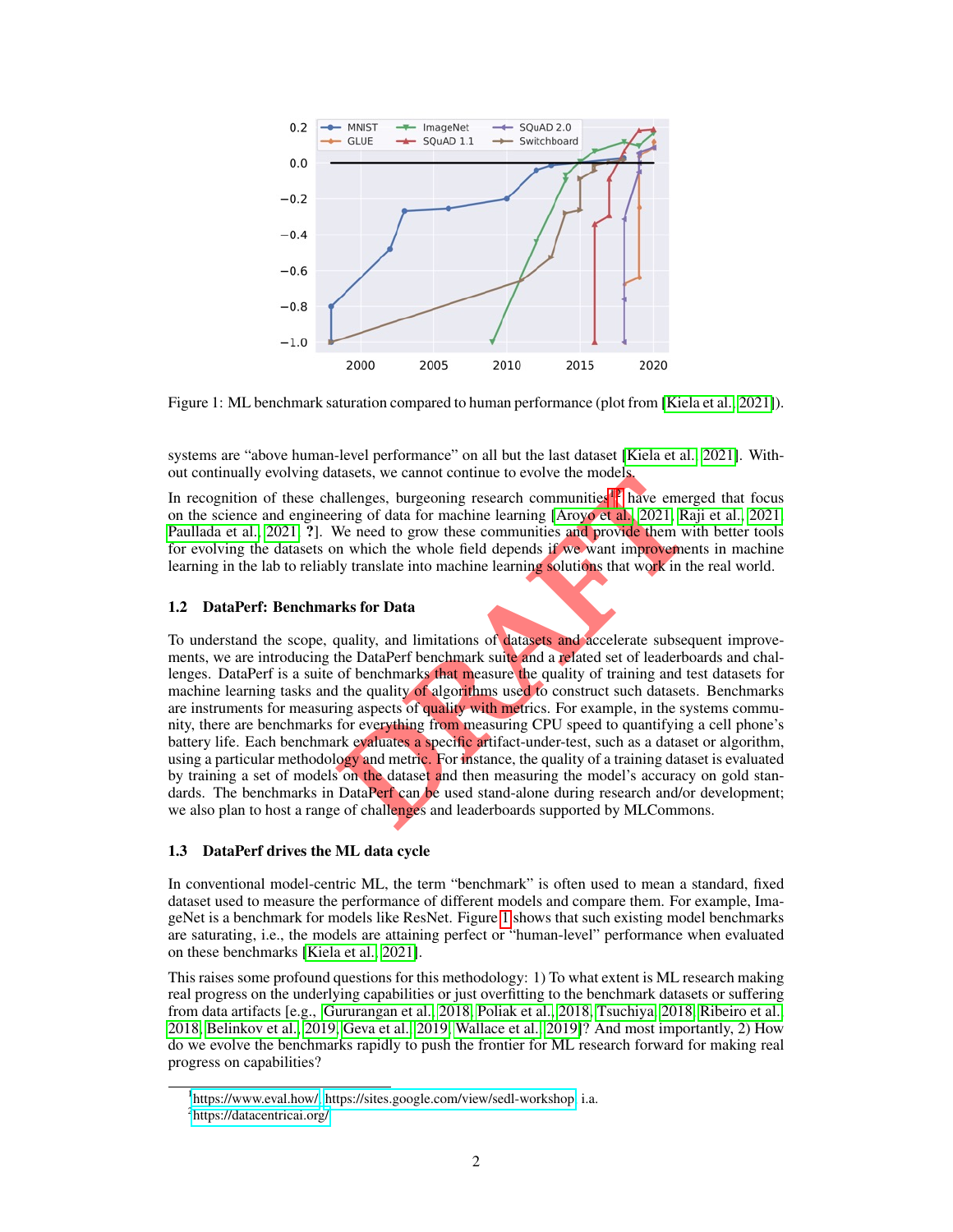

<span id="page-2-0"></span>Figure 2: Design overview for DataPerf to illustrate the data-centric ML engineering process and the section references for the corresponding DataPerf benchmarks.

**Model**<br> **DRAFT**<br> **DRAFT**<br> **DRAFT**<br> **DRAFT**<br> **DRAFT**<br> **DRAFT**<br> **DRAFT**<br> **DRAFT**<br> **DRAFT**<br> **DRAFT**<br> **DRAFT**<br> **DRAFT**<br> **DRAFT**<br> **DRAFT**<br> **DRAFT**<br> **DRAFT**<br> **DRAFT**<br> **DRAFT**<br> **DRAFT**<br> **DRAFT**<br> **DRAFT**<br> **DRAFT**<br> **DRAFT**<br> **DRAFT** The DataPerf approach can be used to rapidly evolve the training and test data used to benchmark models, and consequently and concurrently, the ML models themselves. We believe future progress in ML will be driven by competition between rapidly evolving ML solutions that combine proprietary models and datasets. For a specific ML problem, multiple vendors will develop competing solutions. Cross-organizational groups will define test sets that serve as challenges for those solutions. As the ML solutions improve and the problem appears solved, the test sets will be made more complete and harder, thereby driving the development of even better solutions. We term this constructive competition the "data ratchet." DataPerf is designed to provide fast-moving data ratchets for the most critical ML problems, such as vision and speech-to-text. Toward this end, DataPerf will be used in challenges to develop training sets and test sets for the same problems so that the training sets can be used to evaluate the test sets and vice versa in an ongoing cycle.

# 2 DataPerf

We intend DataPerf to help address the lack of fundamental understanding of how to best engineer ML datasets and the absence of high productivity and efficient open data engineering tools in the machine learning community. DataPerf will make building, maintaining and evaluating datasets easier, cheaper, and more repeatable, regardless of which institution(s) you are affiliated with. Figure [2](#page-2-0) shows how datasets and models come together during the development of an ML solution using a data-centric ML engineering process and provide section references for the detailed description of DataPerf benchmarks that address specific parts of the process.

DataPerf contains several types of benchmarks, as summarized in Table [1.](#page-3-0) Each of the benchmark types is described in more detail in the remainder of this section.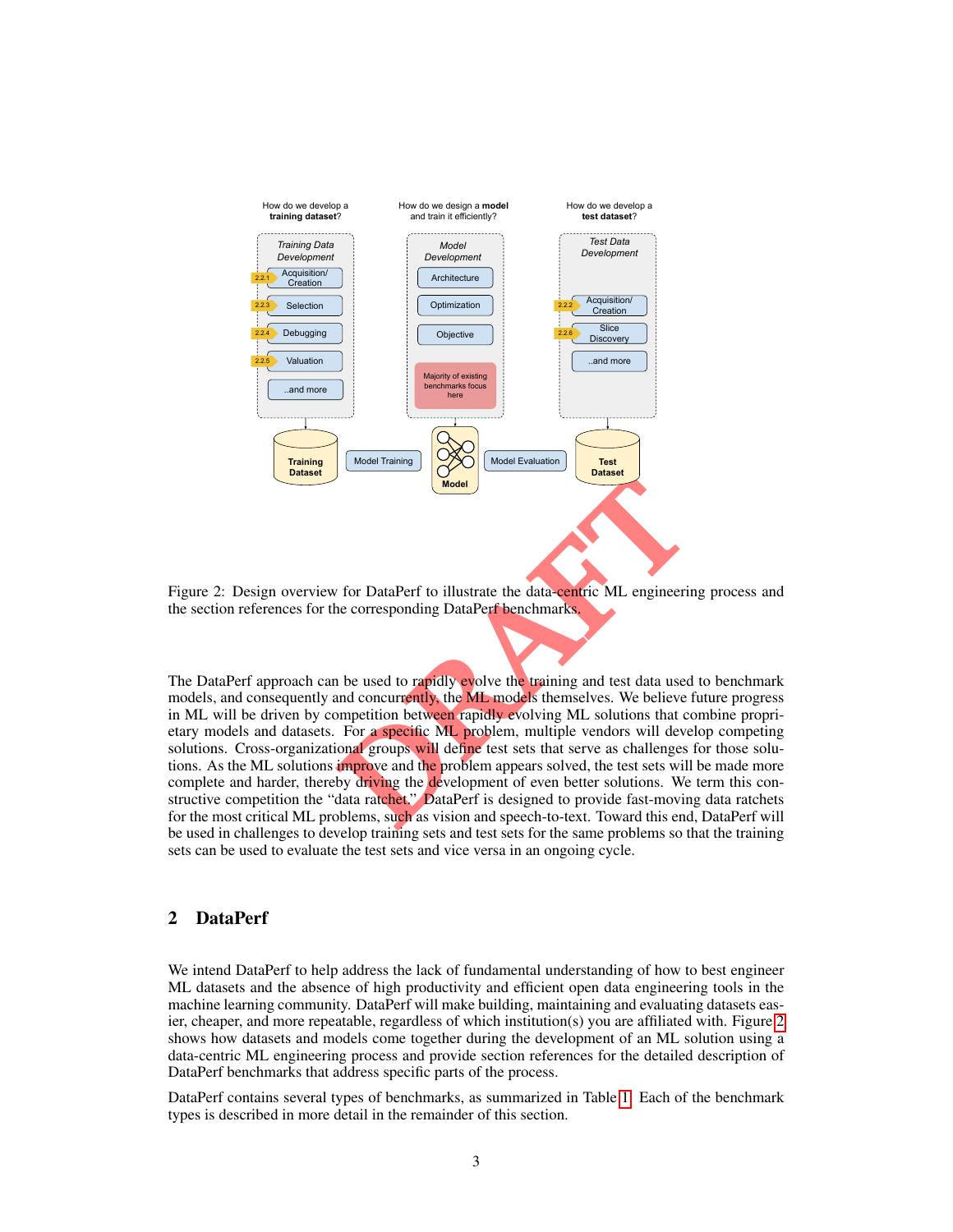| <b>Benchmark Type</b>   | <b>Benchmark Methodology</b>                                                                                                                                      | <b>Benchmark Metric</b>                                                                                                                                                                                       |
|-------------------------|-------------------------------------------------------------------------------------------------------------------------------------------------------------------|---------------------------------------------------------------------------------------------------------------------------------------------------------------------------------------------------------------|
| <b>Training Dataset</b> | Replace training set with novel train-<br>ing dataset                                                                                                             | Accuracy of models trained on novel<br>training dataset                                                                                                                                                       |
| <b>Test Dataset</b>     | Select a fixed number of additional<br>test data from the supplemental data<br>set                                                                                | Number of test datums submitted<br>which are incorrectly labeled by<br>models and correctly labeled by hu-<br>mans, where credit for each item is<br>divided by number of submissions<br>containing that item |
| Selection Algorithm     | Replace training dataset with subset                                                                                                                              | Accuracy of models trained on sub-<br>set                                                                                                                                                                     |
| Debugging Algorithm     | Identify labeling errors in version of<br>training dataset with some corrupted<br>labels                                                                          | Accuracy of trained models after<br>identified labels are corrected                                                                                                                                           |
| Slicing Algorithm       | Divide training dataset into semanti-<br>cally coherent slices                                                                                                    | Fraction of data assigned to the cor-<br>rect slice                                                                                                                                                           |
| Valuation Algorithm     | Estimate<br>accuracy<br>improvement<br>from training on dataset A to<br>training on dataset $A + dataset B$<br>(where B is without labels at time of<br>estimate) | Absolute difference between pre-<br>dicted accuracy and actual accuracy                                                                                                                                       |

<span id="page-3-0"></span>Table 1: Benchmark types in DataPerf.

#### 2.1 Overview

stimate accuracy improvement Absolute difference to<br>the training on dataset A to dicted accuracy and act<br>aining on dataset A + dataset B<br>stimate)<br>where B is without labels at time of<br>stimate)<br> $\theta$  address the lack of funda We intend DataPerf to help address the lack of fundamental understanding of how to engineer ML datasets and the absence of high productivity and efficient open data engineering tools in the machine learning community to make building, maintaining and evaluating datasets easier, cheaper and more repeatable. Figure 1 shows how datasets and models come together during the development of an ML solution using a data-centric ML engineering process and provide section references for the detailed description of DataPerf benchmarks that address specific parts of the process.

#### 2.2 Benchmark Types

#### 2.2.1 Training Dataset

Purpose: Generating data, augmenting data, and other data-centric techniques can transform limited datasets into valuable training sets, but finding the right combination of methods can be a painstaking and error-prone process. Each form of data manipulation represents an entire sub-area in the literature and has many nuances. For example, even simple data augmentation techniques like vertical flip can have corner cases (e.g., "6" vs. "9") and may only apply to specific domains (e.g., in medical imaging, "a vertical flip of a mass would still result in a realistic mass [\[Hussain et al.,](#page-9-9) [2017\]](#page-9-9)"). Using multiple techniques quickly becomes an open-ended problem with a combinatorial set of solutions. The challenge is creating a pipeline of steps that expands a limited dataset into one representative of the real world. This type of benchmark aims to encourage our understanding of how to transform data into a valuable training set.

**Measures:** Training dataset benchmarks measure a novel training dataset by training various models and measuring the resulting accuracy. In most machine learning competitions, you are asked to build a high-performance model given a fixed dataset. Here we invert the traditional format and ask you to improve a dataset given a fixed model. Submitters are provided with a dataset to improve by applying data-centric techniques such as adding examples representing edge cases and using data augmentation.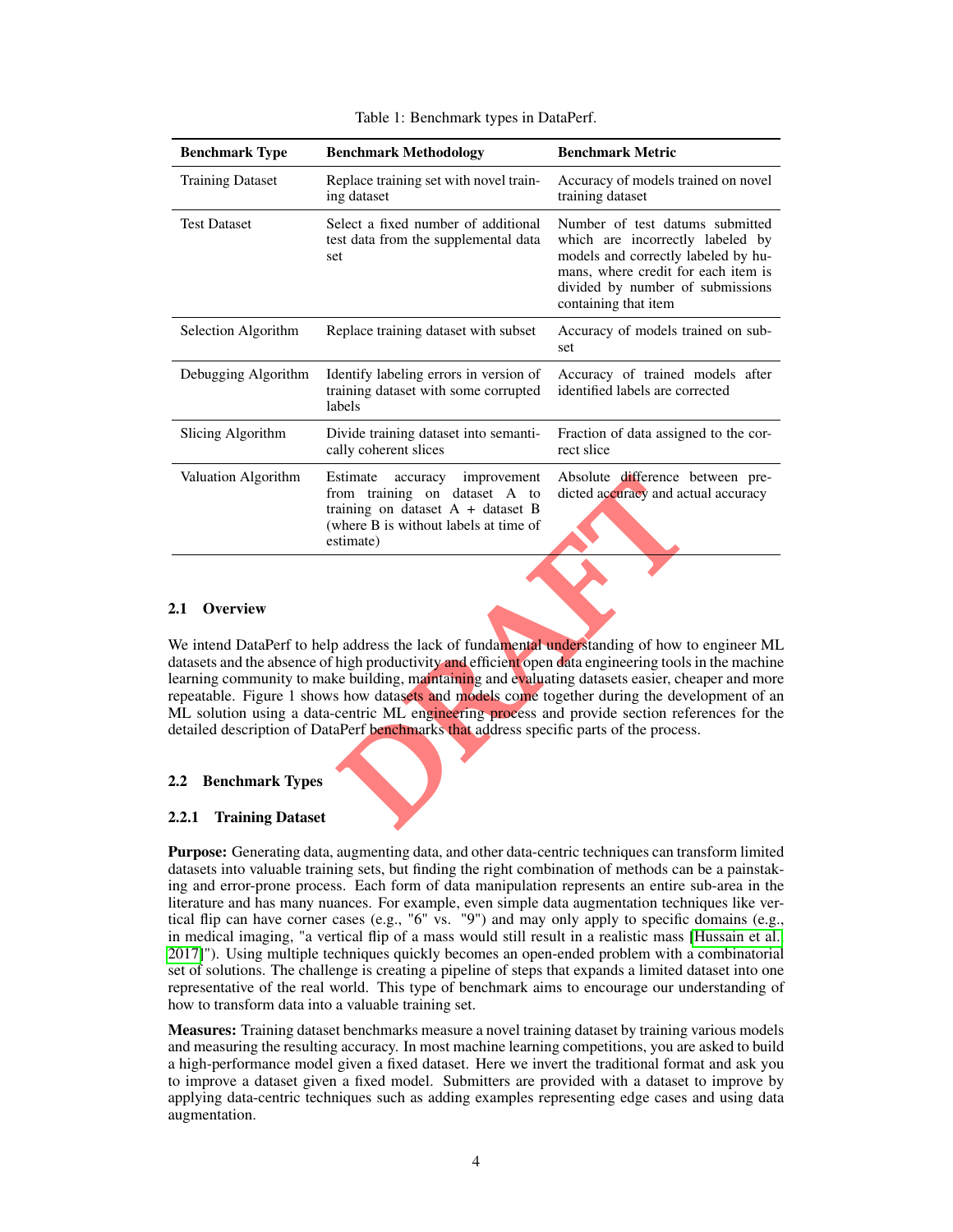**Metric:** The accuracy of a fixed model(s) trained on the submitted dataset and evaluated on a hidden test set.

# 2.2.2 Test dataset

Purpose: Conceptually, a Test Dataset benchmark measures a novel test dataset, or adversarial test data for inclusion in such a dataset, by evaluating if it is (1) labeled incorrectly by a variety of models, (2) labeled correctly by a humans, and (3) novel relative to other existing test data. The purpose of this type of benchmark is to foster innovation in the way we sample data for test sets and build an understanding of how data properties influence ML performance with respect to accuracy, reliability, fairness, diversity, and reproducibility.

Measures: Test dataset benchmarks measure a set of "adversarial" test data examples. Each participant is given a dataset of candidate data and asked to select a fixed number of "adversarial" examples. Adversarial examples are those for which a standard set of models fail to predict the label correctly. Participants will be allowed to employ any creative strategy, from human-curation to algorithmic data selection/prediction. Initially, only data from the target dataset will be allowed for submission and only for the target list of labels provided. New data, augmented data, or generative approaches will not be allowed.

Metric: The Test Dataset benchmark metric is the sum across the set of examples where human raters verify the label and one or more models fail to identify the label of each such example. The value is the fraction of models that fail to identify the label correctly. In the case of a challenge based on the benchmark, the value is divided by the number of submissions that include the particular example to reward rarer instances.

# 2.2.3 Selection algorithm

els that fail to identify the label correctly. In the case of a c<br>ue is divided by the number of submissions that include<br>stances.<br>**n**<br>amounts of data has become straightforward, but turning<br>. The unprecedented amount of a Purpose: Collecting large amounts of data has become straightforward, but turning that data into useful training sets has not. The unprecedented amount of available data in practice holds a wealth of information about the world around us. However, unlocking that value can be cumbersome and resource-hungry. Naively processing the data wastes valuable computational and labeling resources because the data is often redundant and heavily skewed. If we shift the focus to the long-tails, we can save valuable resources while maintaining quality. The challenge is algorithmically identifying and selecting the most informative examples from a dataset to use for training.

Measures: The selection algorithm benchmark evaluates the quality of algorithmic methods for curating datasets (e.g., active learning or core-set selection techniques). Selection algorithms identify the most informative examples from a large dataset. Each algorithm will select, target class, and submit the best possible training data of  $maxima$  size (e.g., 1,000 examples) from a dataset for a fixed set of target classes (e.g., 200 examples per class).

**Metric:** The submitted data will be evaluated by  $(1)$  training a fixed set of models,  $(2)$  evaluating the resulting models on held-out data, and (3) aggregating the quality scores across models and heldout datasets. The models are fixed and fine-tune pre-computed embeddings to keep the benchmark affordable and focused on data as the primary degree of freedom.

# 2.2.4 Data Debugging algorithm

Purpose: Training datasets often contain data errors. On one hand, these can be missing values (e.g. NULL values, or values that break functional dependencies such as City->ZIP Code). On the other hand, they can be wrong values (e.g. wrong labels, or noisy features undetectable by simple data validators). Repairing data errors is usually a costly process that often involves human labor. It is therefore useful to manage the tradeoff between the cost of repair and expected benefits. Given a fixed budget B representing the number (or proportion) of data examples that are allowed to be repaired, the challenge is to select a subset of training examples that will give the biggest improvement in the performance of the trained model.

**Measures:** DataPerf challenges provide a collection of problems, each defined by a set of attributes (e.g. source dataset, type of data error, error distribution across examples, model type etc). For each problem, we provide a labeled training dataset containing artificially injected data errors (following some combination of a random strategy, or rule based, or maybe even manual). If the error type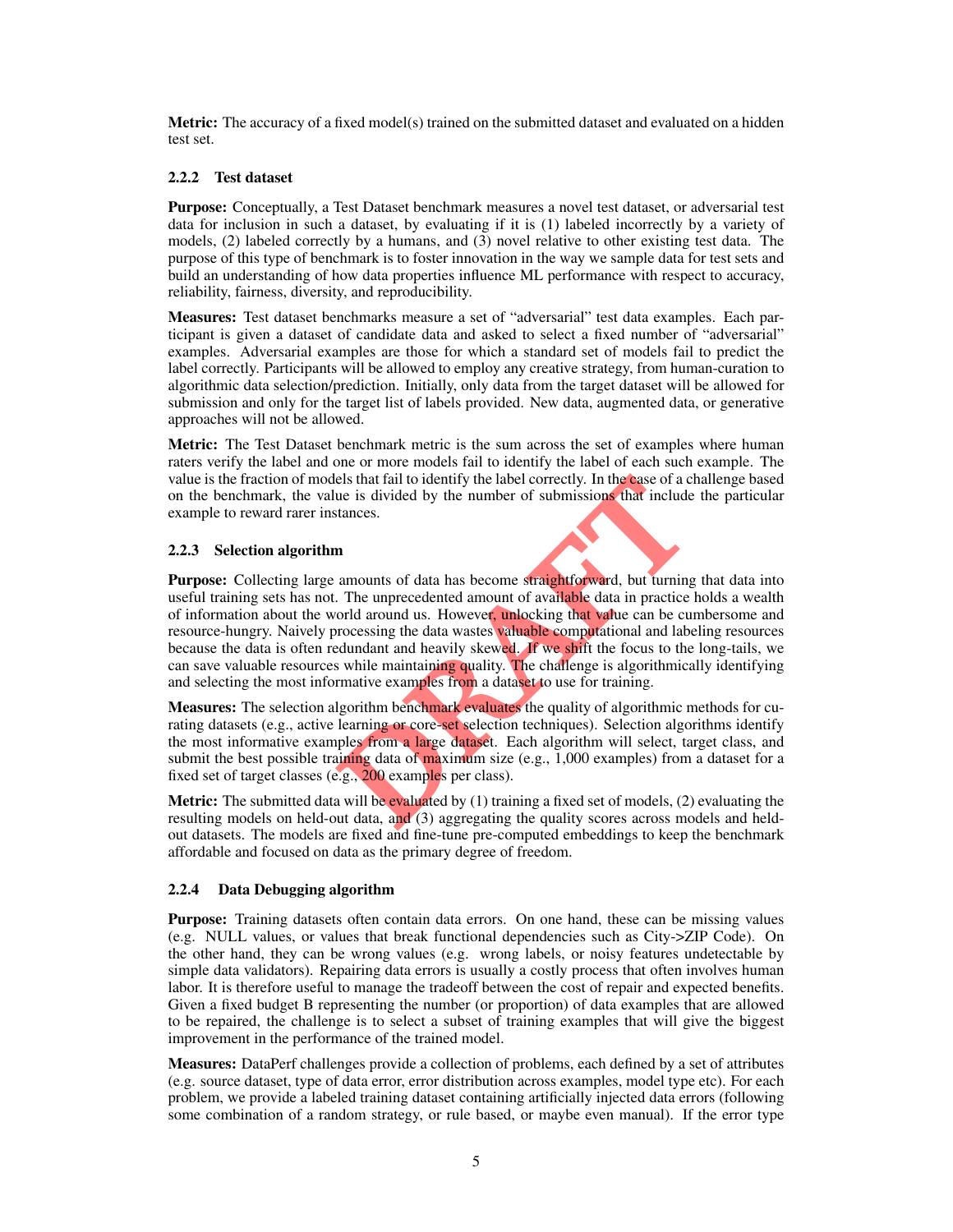is missing values, for each missing value (designated by NULL), we provide a corresponding set of viable "candidate values", one of which is the "true" one. Also, this "erroneous dataset" is accompanied by a "repaired dataset" which is used for evaluation but should be hidden from the algorithm. Finally, a labeled validation dataset (used for tuning the algorithm) and a test dataset (used for the final evaluation; should be hidden from the algorithm) are provided.

Metric: After applying the data repairs within the constraints of the budget B, a model (specified by the appropriate problem attribute) is trained and its performance (e.g. accuracy) is evaluated. The same process is repeated for the initial erroneous dataset and the fully repaired dataset, which allows to establish the min and max bars of model performance (denoted perf\_err and perf\_rep). Finally, the score of the data debugging algorithm is expressed as the amount of "performance gap closed", that is, (perf\_alg - perf\_err) / (perf\_rep - perf\_err).

#### 2.2.5 Valuation algorithm

Purpose: The purpose of this type of benchmark is to foster innovation in dataset creation through data acquisition. Conceptually, there is a data market, with data acquirers and data providers making transactions at a dataset granularity. Datasets can be labeled or unlabeled. For this challenge, we focus on an unlabeled dataset. This challenge aims to help data acquirers estimate the incremental value of an unlabeled dataset, prior to acquisition and labeling, against an existing labeled dataset.

We assume the data acquirer already has a local dataset  $(D_A)$ , which it uses to train its local model. However, this model is not good enough and the acquirer wants to acquire more data examples to improve their model. There is a data provider with an unlabeled dataset  $(D_B)$ . The data acquirer needs a lightweight algorithm to estimate the value of the entire dataset before acquisition and labeling. We assume data acquirers and providers are connected through a trusted, auditable computation infrastructure, which has access to providers' and acquirers' data.

Fractal visitation and dataset  $D_A$ , where it also denotes the space of the space of the space of the entire dataset  $(D_B)$ . Then to estimate the value of the entire dataset  $(D_B)$ . Then to estimate the value of the entire Measures: The DataPerf Valuation benchmark measures the quality of an algorithm that estimates the relative value of using a new dataset  $D_B$  along with an existing dataset  $D_A$  with respect to a test set  $D_{test}$  and  $Model_M$ , where  $D_B$  does not have labels at the time of the estimate. Participants will be provided the labeled dataset  $D_A$  and unlabeled dataset  $D_B$ , a  $Model_M$ , and a test set  $D_{test}$ to evaluate their algorithm. Participants will be allowed to employ any creative strategy possible, from algorithmic labeling of the unlabeled dataset to unsupervised learning. However, introduction of new data, trained models, or manual labeling of the dataset is not allowed.

**Metric:** The base metric is the absolute difference between estimated accuracy  $Acc'(D_A + D_B)$ to the true accuracy  $Acc(D_A + D_B)$  of a model trained on the union of the two datasets. The true accuracy will be calculated with the true labels during the evaluation of the participants' algorithms. For more thorough evaluation, the full metric is the root mean squared error across a range of such problems.

#### 2.2.6 Slice discovery algorithm

**Purpose:** Machine learning models that achieve high overall accuracy often make systematic errors on important subgroups (or slices) of data. For instance, models trained to detect collapsed lungs in chest X-rays have been shown to make predictions based on the presence of chest drains, a device typically used during treatment. As a result, these models frequently make prediction errors on cases without chest drains, a critical data slice where false negative predictions could be life-threatening. Identifying underperforming slices is challenging when working with high-dimensional inputs (e.g. images, audio) where data slices are often unlabeled. This benchmark evaluates automated slice discovery algorithms that mine unstructured data for underperforming slices.

Measures: The DataPerf Slice Discovery benchmark consists of a large set of slice discovery problems. Each problem includes (1) a labeled dataset, (2) a model trained on that dataset, and (3) ground truth slice annotations for one or more slices on which the model makes systematic errors. For example, one slice discovery problem in the benchmark includes a dataset of images with binary labels for the class "vehicle", a model trained to detect vehicles, and labels for a critical data slice, "mopeds", on which the model underperforms. Participants are asked to submit algorithms that given the (1) dataset and (2) model can automatically identify the underperforming (3) slice. An algorithm may output up to five slices, each specified as ranking over the examples in the dataset.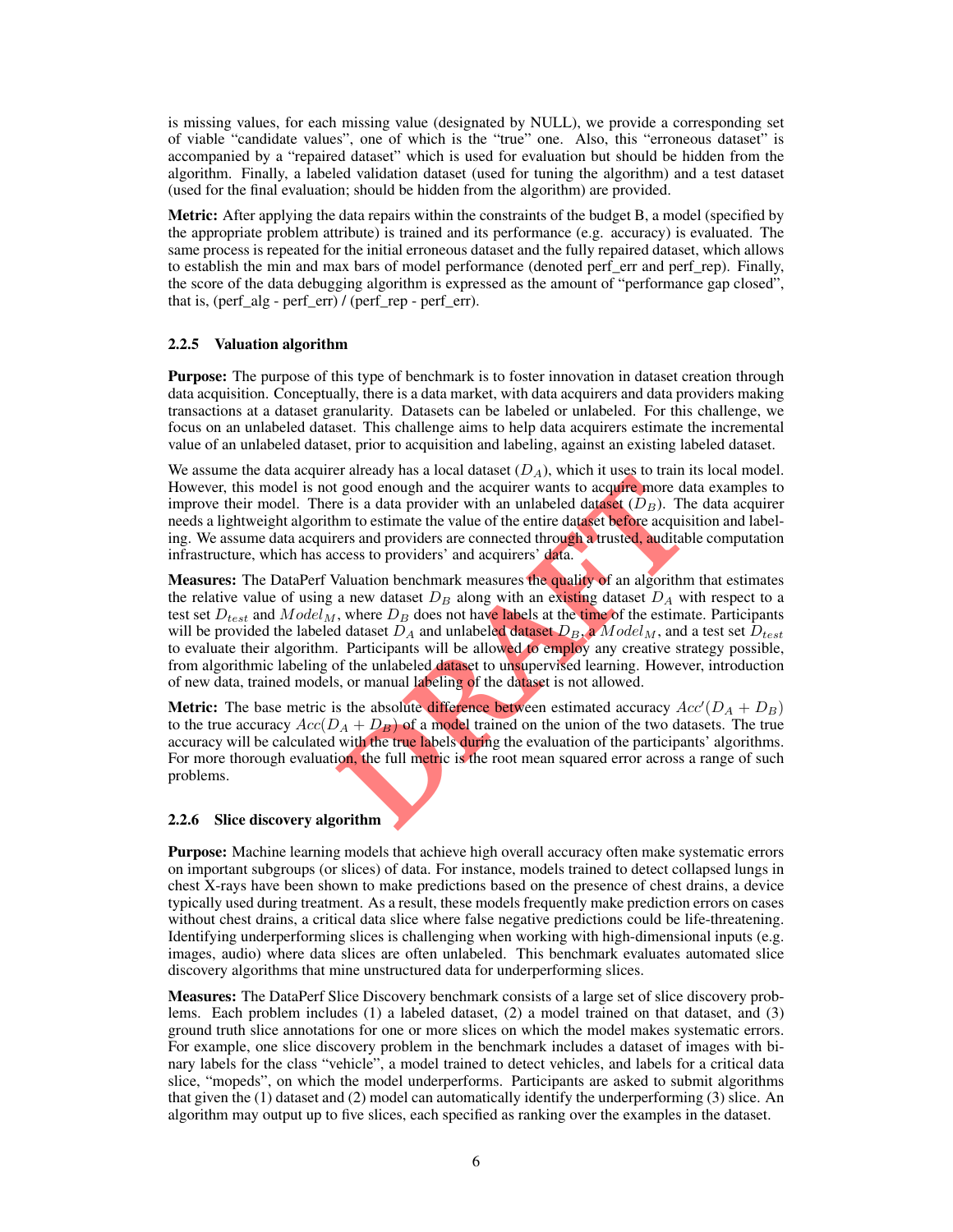Metric: When using slice discovery algorithms, practitioners typically inspect the top-k examples in a predicted slice to understand what concept the slice corresponds. Our primary metric, the maximum precision-at-k between a predicted slice and the ground truth slice, aligns well with this use case. Maximum precision-at-k is computed for each problem in the benchmark. Each slice discovery algorithm gets a single score for comparisons and leaderboards: the average maximum precision-at-k across the problems.

# 2.3 Suite: Benchmark Types x Tasks

We define the DataPerf Benchmark Suite as a cross-product of benchmark types and specific ML tasks to measure the datasets or algorithms under test. Specifically, the initial version of DataPerf uses the following tasks:

Image Classification: The Image Classification task involves labeling images from Open Images. Open Images was chosen because of its large size and permissive license.

Roman Numeral OCR: The Roman Numeral OCR task identifies hand-written roman numerals. Roman numerals were chosen because the limited domain makes it easy to generate novel data, and there is no major existing dataset that could be submitted to the training set benchmark.

Keyword Identification: The keyword identification task involves labeling short speech utterances with the spoken work.

NLP: The Natural Language Processing task encompasses five subtasks from the Dynabench Plat-form [\[Kiela et al., 2021\]](#page-9-4), including hate speech detection [Vidgen et al., 2021], natural language inference [\[Nie et al., 2020\]](#page-9-10), question answering [Bartolo et al., 2020], sentiment analysis [\[Potts](#page-9-11) [et al., 2021\]](#page-9-11), and visual question answering [Sheng et al., 2021].

ge Processing task encompasses five subtasks from the D<br>including hate speech detection [Vidgen et al., 2021], na<br>il), question answering [Bartolo et al., 2020], sentiment<br>estion answering [Sheng et al., 2021].<br>atrix for t We use this benchmark matrix for three reasons. First, each column embodies a data ratchet for a specific problem in the form of a training set benchmark and a test set benchmark. Second, the same algorithm can be submitted to all benchmarks in the same row for algorithmic benchmarks to demonstrate generality. Third, pragmatically, rules and infrastructure developed to support one benchmark may be leveraged for other challenges. Fourth, the Dynabench platform has made initial strides towards improving leaderboard culture, with leaderboard infrastructure that can be dynamically expanded or adjusted.

# 2.4 Competition: Leaderboards + Challenges

We plan leaderboards and challenges based on the DataPerf benchmarks to encourage constructive competition, identify best-of-breed ideas, and inspire the next generation of concepts for building and optimizing datasets. A leaderboard is a public summary of benchmark results. Leaderboards help to identify state-of-the-art approaches quickly. A challenge is a public contest to achieve the best result(s) on a leaderboard in a fixed period of time. Challenges motivate rapid progress in developing new approaches through recognition, awards, and/or prizes. We are interested in benchmarks related to the quality of the datasets and the algorithms for working with datasets. We will host the leaderboard and challenges on an augmented Dynabench system supported by the MLCommons Association.

# 3 Members of DataPerf

The remainder of this section describes how DataPerf builds upon prior benchmarks, challenges, tracks, workshops, and organizations in more detail. DataPerf adopts inspiration and several of the best practices from these prior works. We welcome members of the community to join us!

# 3.1 CATS4ML

The Crowdsourcing Adverse Test Sets for Machine Learning (CATS4ML) Data Challenge [\[Aroyo](#page-8-7) [et al.\]](#page-8-7) aims to raise the bar for ML evaluation sets and to find as many examples as possible that are confusing or otherwise problematic for algorithms to process, starting with image classification. Many evaluation datasets contain items that are easy to evaluate, e.g., photos with a subject that is easy to identify. Thus they miss the natural ambiguity of real-world context. The absence of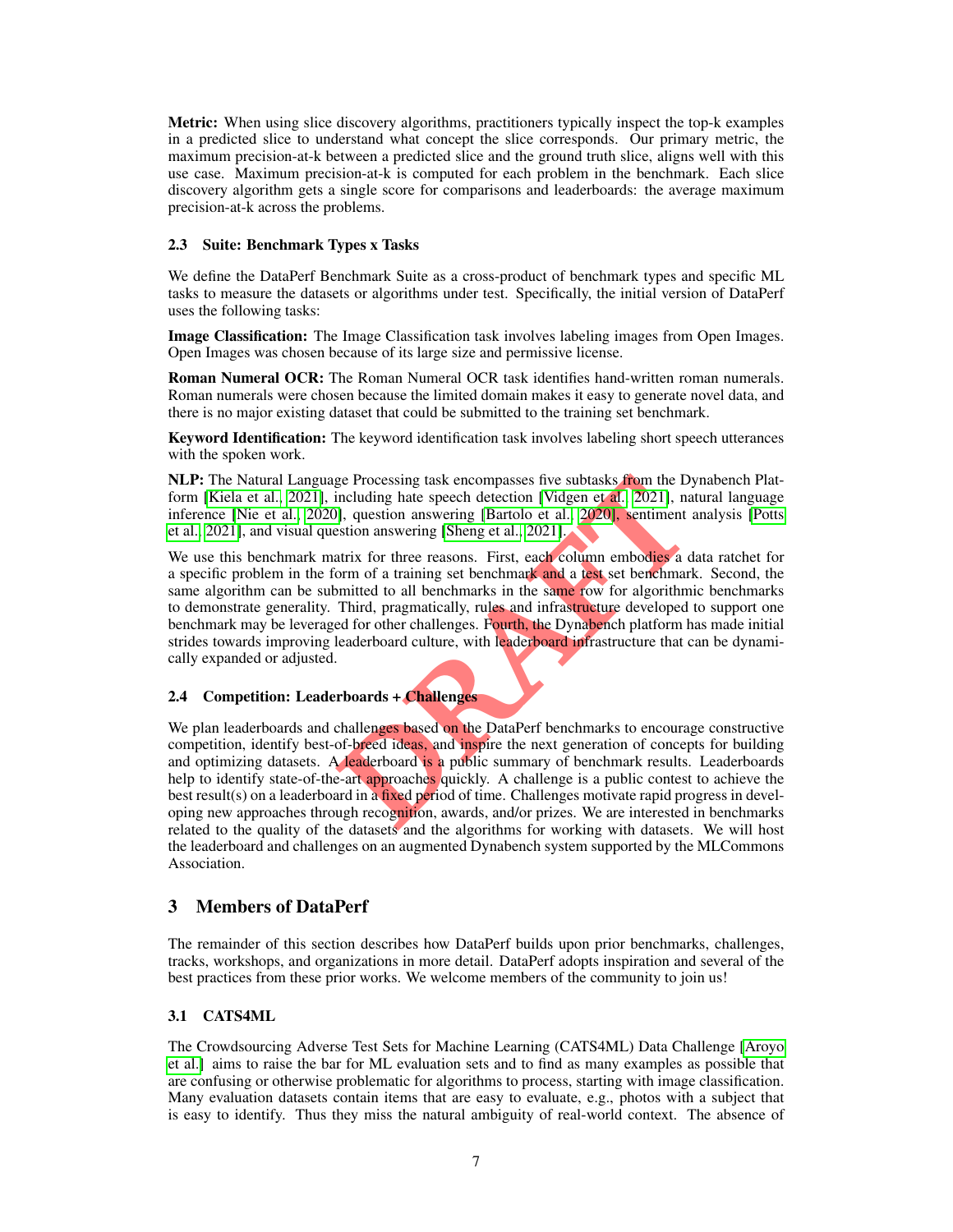ambiguous real-world examples in evaluation undermines the ability to test machine learning performance reliably, which makes ML models prone to developing "weak spots." CATS4ML relies on human skills and intuition to spot new data examples about which machine learning is confident but misclassified. An open CATS4ML challenge that asks participants to submit misclassified samples from the Google Open Images dataset was unveiled at HCOMP 2020<sup>[3](#page-7-0)</sup>.

# 3.2 DCAI competition

The Data-Centric AI competition inverts the traditional format of most machine learning competitions. You are asked to build a high-performance model given a fixed dataset and instead ask you to improve a dataset given a fixed model. Submitters are provided with a dataset to improve by applying data-centric techniques such as fixing incorrect labels, adding examples representing edge cases, using data augmentation, etc. The competition is inspired by MNIST and focuses on the classification of Roman numeral digits. Before launching the contest, 15 machine learning engineers attempted to achieve a high score in under 1 hour. Their best submission increased the baseline accuracy from 65% to 69%. The first competition received over 1,000 submissions, and the best result was 85% accuracy. The DCAI benchmark forms the basis for our data selection algorithm in DataPerf.

# 3.3 DCBench

for algorithms used to construct and analyze machine lead<br>of tasks, each corresponding to one step in a broader machine learning practitioners will commonly spend some tir<br>ncludes a task for algorithms that select training DCBench<sup>[4](#page-7-1)</sup> is a benchmark for algorithms used to construct and analyze machine learning datasets. It comprises a diverse set of tasks, each corresponding to one step in a broader machine learning pipeline. For example, machine learning practitioners will commonly spend some time cleaning input features, so DCBench includes a task for algorithms that select training data points for cleaning. Each task is instantiated as a collection of problems with varied specifications (e.g., dataset, model architecture). A problem consists of artifacts from steps upstream in the pipeline and specifications for running downstream steps. These artifacts and specifications are shared across evaluations, ensuring that algorithms are evaluated independently of the rest of the machine learning pipeline. The tasks in DCBench are supported by a standard Python API that facilitates downloading problems, running evaluations, and comparing methods. DCBench provides the basis for the Debugging Algorithm and Slicing Algorithm benchmarks used in DataPerf.

### 3.4 Dynabench

Dynabench<sup>[5](#page-7-2)</sup> is a research platform for dynamic data collection and benchmarking that challenges existing ML benchmarking dogma by embracing dynamic dataset generation [\[Kiela et al., 2021\]](#page-9-4). Benchmarks for machine learning solutions based on static datasets have well-known issues: they saturate quickly, are susceptible to overfitting, contain exploitable annotator artifacts and have unclear or imperfect evaluation metrics. In essence, the Dynabench platform is a scientific experiment: is it possible to make faster progress if data is collected dynamically, with humans and models in the loop, rather than in the old-fashioned static way? DataPerf adopts DynaBench as the underlying platform that facilitates our leaderboards and challenges, as described previously.

### 3.5 NeurIPS Datasets and Benchmarks

NeurIPS 2021 launched the new Datasets and Benchmarks track <sup>[6](#page-7-3)</sup> as a novel venue for exceptional work in creating high-quality datasets, insightful benchmarks, and discussions on how to improve dataset development and data-oriented work more broadly. Datasets and benchmarks are crucial for the development of machine learning methods but also require their own publishing and reviewing guidelines, such as proper descriptions of how the data was collected, whether they show intrinsic bias, and whether they will remain accessible. For benchmarks, reproducibility, interpretability and design are key factors that require careful consideration. One goal of DataPerf is to inspire and enable evaluation of rapidly evolving submissions to this track.

<span id="page-7-0"></span><sup>&</sup>lt;sup>3</sup><https://ai.googleblog.com/2021/02/uncovering-unknown-unknowns-in-machine.html>

<span id="page-7-1"></span><sup>4</sup> <https://github.com/data-centric-ai/dcbench>

<span id="page-7-2"></span><sup>5</sup> <https://dynabench.org/>

<span id="page-7-3"></span><sup>6</sup> https://blog.neurips.cc/2021/04/07/announcing-the-neurips-2021-datasets-and-benchmarks-track/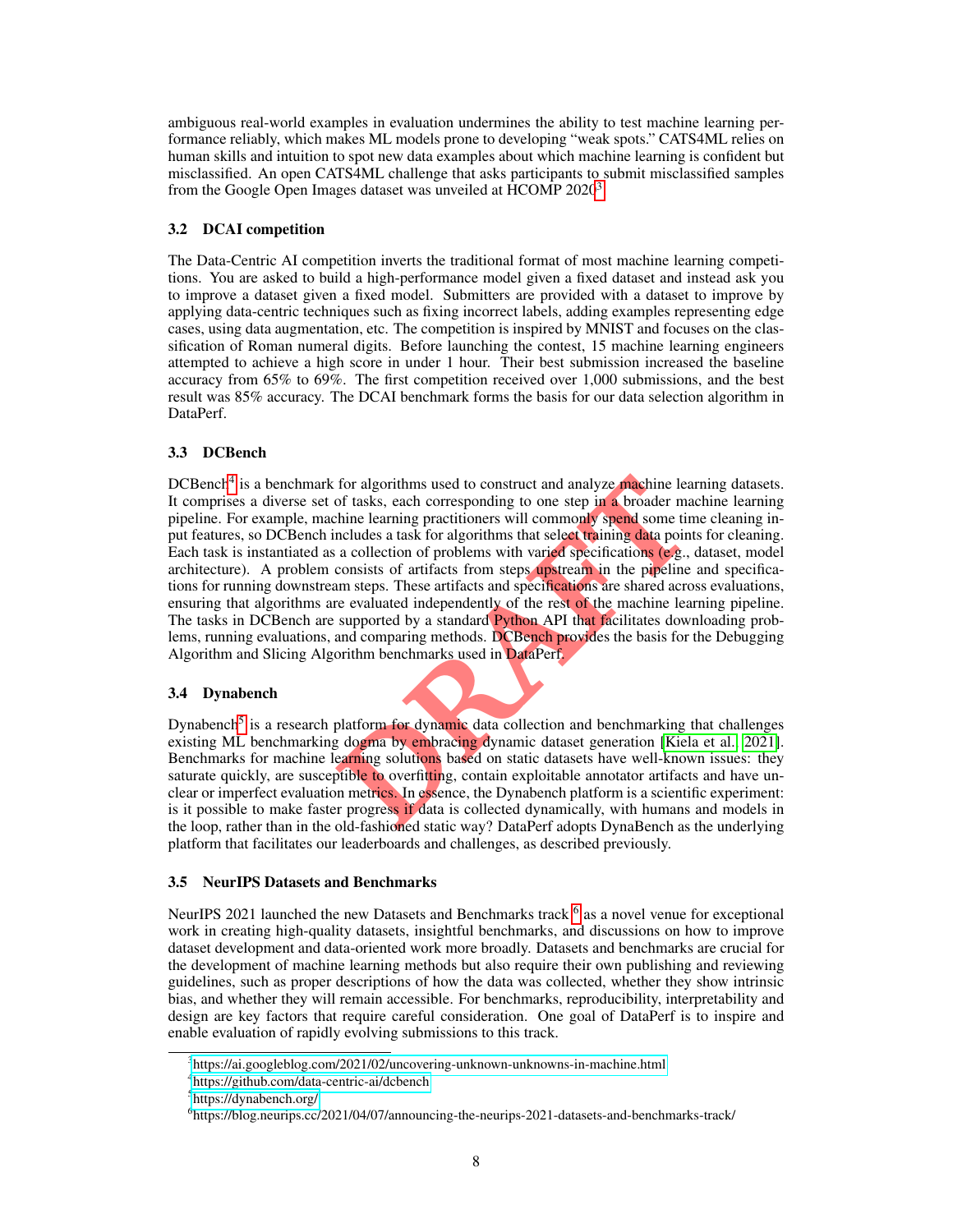#### 3.6 MLCommons and MLPerf

The MLCommons<sup>[7](#page-8-8)</sup> association is a non-profit organization supported by 50+ member companies and academics, focused on making ML better for everyone through benchmarks, open data, and best practices. The MLCommons association hosts the MLPerf benchmark suites [\[Mattson et al.,](#page-9-12) [2020,](#page-9-12) [Reddi et al., 2020\]](#page-10-12), which emerged from a collaboration between academia and industry to answer the need for fair and representative benchmarks that enable "apples to apples" comparisons of ML systems. The MLPerf benchmark suites define clear rules for measuring speed and power consumption across various systems, spanning from datacenter scale ML systems that consume megawatts of power to tiny embedded ML systems that consume only microwatts of power. The MLPerf benchmark suites jump-started a virtuous cycle of healthy and transparent competition that drove rapid improvements in ML performance. The MLCommons Association will host a working group to evolve the benchmarks and support the leaderboards and challenges.

# 4 Conclusion

DataPerf aims to improve ML for everyone by benchmarking datasets. Benchmarking is essential as what gets measured gets improved. It systematizes quality measurement of training and test datasets across a range of ML use cases. It also enables us to improve the quality of the algorithms used to construct such datasets. DataPerf invites the ML community to tackle practical data problems through leaderboards and challenges. It is a community-driven initiative, and it serves as a call for action to improve best practices for the creation of ML datasets. Join DataPerf to help shape the future of AI and ML.

### References

- <span id="page-8-7"></span>L. Aroyo, P. Paritosh, S. Ibtasam, D. Bansal, K. Rong, and K. Wong. Adversarial test set for image classification: Lessons learned from cats4ml data challenge.
- <span id="page-8-4"></span>L. Aroyo, M. Lease, P. Paritosh, and M. Schaekermann. Data excellence for ai: Why should you care. *arXiv preprint arXiv:2111.10391*, 2021.
- <span id="page-8-6"></span><span id="page-8-5"></span>M. Bartolo, A. Roberts, J. Welbl, S. Riedel, and P. Stenetorp. Beat the AI: Investigating Adversarial Human Annotation for Reading Comprehension. *Transactions of the Association for Computational Linguistics*, 8:662–678, 11 2020. ISSN 2307-387X. doi: 10.1162/tacl\_a\_00338. URL [https://doi.org/10.1162/tacl\\_a\\_00338](https://doi.org/10.1162/tacl_a_00338) .
- mallenges. It is a community-driven initiative, and it server<br>tices for the creation of ML datasets. Join DataPerf to<br>tices for the creation of ML datasets. Join DataPerf to<br>tasam, D. Bansal, K. Rong, and K. Wong. Adversar Y. Belinkov, A. Poliak, S. Shieber, B. Van Durme, and A. Rush. Don't take the premise for granted: Mitigating artifacts in natural language inference. In *Proceedings of the 57th Annual Meeting of the Association for Computational Linguistics*, pages 877–891, Florence, Italy, July 2019. Association for Computational Linguistics. doi: 10.18653/v1/P19-1084. URL <https://aclanthology.org/P19-1084> .
- <span id="page-8-1"></span>K. Bollacker, C. Evans, P. Paritosh, T. Sturge, and J. Taylor. Freebase: a collaboratively created graph database for structuring human knowledge. In *Proceedings of the 2008 ACM SIGMOD international conference on Management of data*, pages 1247–1250, 2008.
- <span id="page-8-2"></span>J. Buolamwini and T. Gebru. Gender shades: Intersectional accuracy disparities in commercial gender classification. In *Conference on fairness, accountability and transparency*, pages 77–91. Proceedings of Machine Learning Research, 2018.
- <span id="page-8-3"></span>E. Choi, H. He, M. Iyyer, M. Yatskar, W.-t. Yih, Y. Choi, P. Liang, and L. Zettlemoyer. Quac: Question answering in context. *arXiv preprint arXiv:1808.07036*, 2018.
- <span id="page-8-0"></span>J. Deng, W. Dong, R. Socher, L.-J. Li, K. Li, and L. Fei-Fei. Imagenet: A large-scale hierarchical image database. In *2009 IEEE conference on computer vision and pattern recognition*, pages 248–255. Ieee, 2009.

<span id="page-8-8"></span><sup>7</sup> https://www.mlcommons.org/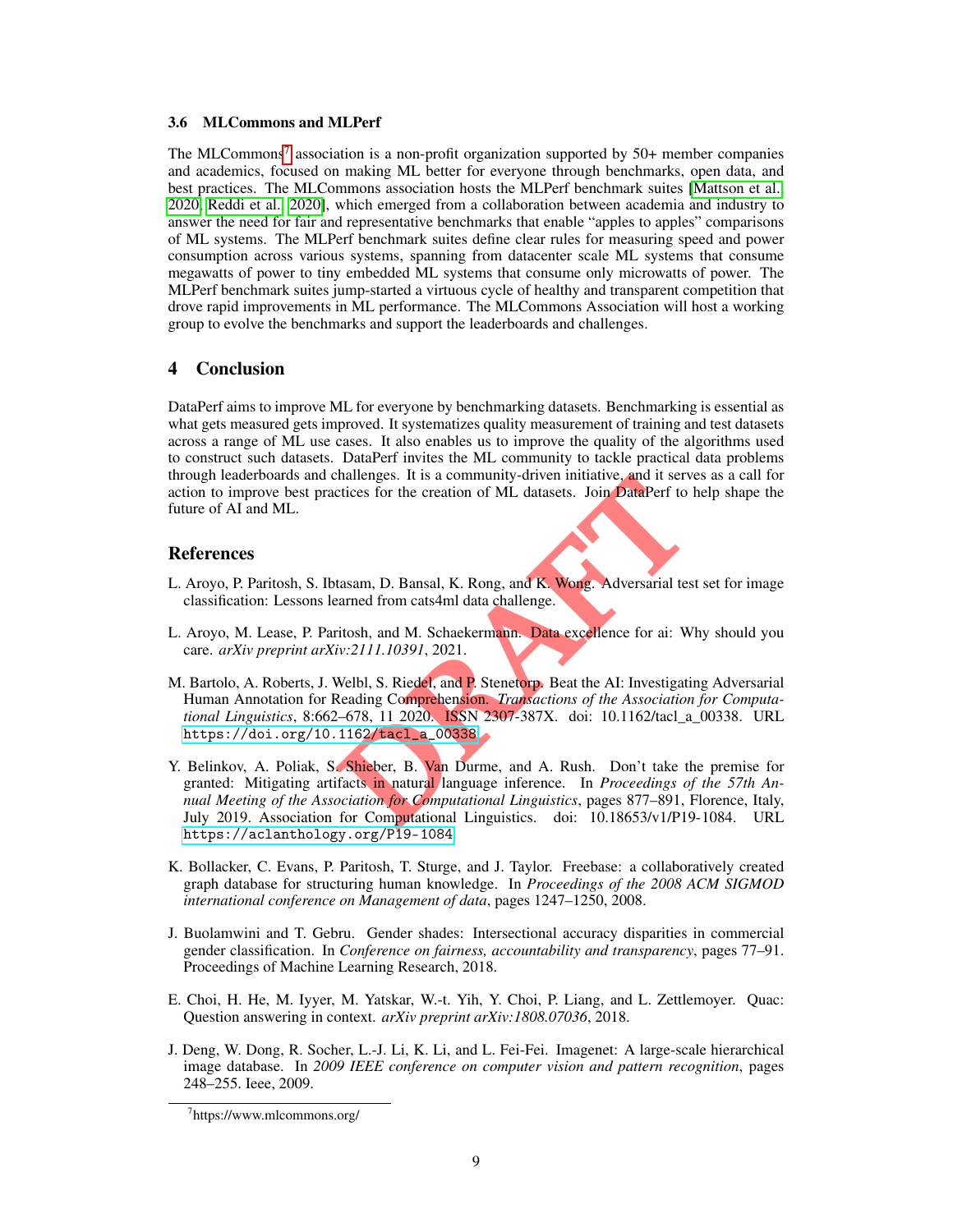- <span id="page-9-0"></span>E. Denton, A. Hanna, R. Amironesei, A. Smart, H. Nicole, and M. K. Scheuerman. Bringing the people back in: Contesting benchmark machine learning datasets. abs/2007.07399, 2020. URL <https://arxiv.org/abs/2007.07399> .
- <span id="page-9-8"></span>M. Geva, Y. Goldberg, and J. Berant. Are we modeling the task or the annotator? an investigation of annotator bias in natural language understanding datasets. *arXiv preprint arXiv:1908.07898* , 2019.
- <span id="page-9-6"></span>S. Gururangan, S. Swayamdipta, O. Levy, R. Schwartz, S. Bowman, and N. A. Smith. Annotation artifacts in natural language inference data. In *Proceedings of the 2018 Conference of the North American Chapter of the Association for Computational Linguistics: Human Language Technologies, Volume 2 (Short Papers)*, pages 107–112, New Orleans, Louisiana, June 2018. Association for Computational Linguistics. doi: 10.18653/v1/N18-2017. URL [https:](https://aclanthology.org/N18-2017) [//aclanthology.org/N18-2017](https://aclanthology.org/N18-2017) .
- <span id="page-9-9"></span>Z. Hussain, F. Gimenez, D. Yi, and D. Rubin. Differential data augmentation techniques for medical imaging classification tasks. In *AMIA annual symposium proceedings*, volume 2017, page 979. American Medical Informatics Association, 2017.
- <span id="page-9-4"></span>D. Kiela, M. Bartolo, Y. Nie, D. Kaushik, A. Geiger, Z. Wu, B. Vidgen, G. Prasad, A. Singh, P. Ringshia, Z. Ma, T. Thrush, S. Riedel, Z. Waseem, P. Stenetorp, R. Jia, M. Bansal, C. Potts, and A. Williams. Dynabench: Rethinking benchmarking in NLP. In *Proceedings of the 2021 Conference of the North American Chapter of the Association for Computational Linguistics: Human Language Technologies*, pages 4110–4124, Online, June 2021. Association for Computational Linguistics. doi: 10.18653/v1/2021.naacl-main.324. URL [https://aclanthology.](https://aclanthology.org/2021.naacl-main.324) [org/2021.naacl-main.324](https://aclanthology.org/2021.naacl-main.324) .
- <span id="page-9-2"></span>B. Koch, E. Denton, A. Hanna, and J. G. Foster. Reduced, reused and recycled: The life of a dataset in machine learning research, 2021.
- <span id="page-9-12"></span><span id="page-9-3"></span>T. Kwiatkowski, J. Palomaki, O. Redfield, M. Collins, A. Parikh, C. Alberti, D. Epstein, I. Polosukhin, J. Devlin, K. Lee, et al. Natural questions: a benchmark for question answering research. *Transactions of the Association for Computational Linguistics*, 7:453–466, 2019.
- *Characterical Chapter of the Association for Computation*<br> *Delogies*, pages 4110–4124, Online, June 2021. Association<br>
1.324.<br>
1.324.<br> **DRL https://ac.**<br>
1.324.<br>
Inna, and J. G. Foster. Reduced, reused and recycled: The P. Mattson, C. Cheng, G. Diamos, C. Coleman, P. Micikevicius, D. Patterson, H. Tang, G.-Y. Wei, P. Bailis, V. Bittorf, D. Brooks, D. Chen, D. Dutta, U. Gupta, K. Hazelwood, A. Hock, X. Huang, D. Kang, D. Kanter, N. Kumar, J. Liao, D. Narayanan, T. Oguntebi, G. Pekhimenko, L. Pentecost, V. Janapa Reddi, T. Robie, T. St John, C.-J. Wu, L. Xu, C. Young, and M. Zaharia. Mlperf training benchmark. In *Proceedings of Machine Learning and Systems*, volume 2, 2020.
- <span id="page-9-1"></span>N. Mehrabi, F. Morstatter, N. Saxena, K. Lerman, and A. Galstyan. A survey on bias and fairness in machine learning. *ACM Computing Surveys (CSUR)*, 54(6):1–35, 2021.
- <span id="page-9-10"></span>Y. Nie, A. Williams, E. Dinan, M. Bansal, J. Weston, and D. Kiela. Adversarial NLI: A new benchmark for natural language understanding. In *Proceedings of the 58th Annual Meeting of the Association for Computational Linguistics*, pages 4885–4901, Online, July 2020. Association for Computational Linguistics. doi: 10.18653/v1/2020.acl-main.441. URL [https:](https://aclanthology.org/2020.acl-main.441) [//aclanthology.org/2020.acl-main.441](https://aclanthology.org/2020.acl-main.441) .
- <span id="page-9-5"></span>A. Paullada, I. D. Raji, E. M. Bender, E. Denton, and A. Hanna. Data and its (dis)contents: A survey of dataset development and use in machine learning research. *Patterns*, 2(11):100336, 2021. ISSN 2666-3899. doi: https://doi.org/10.1016/j.patter.2021.100336. URL [https://www.](https://www.sciencedirect.com/science/article/pii/S2666389921001847) [sciencedirect.com/science/article/pii/S2666389921001847](https://www.sciencedirect.com/science/article/pii/S2666389921001847) .
- <span id="page-9-7"></span>A. Poliak, J. Naradowsky, A. Haldar, R. Rudinger, and B. Van Durme. Hypothesis only baselines in natural language inference. In *Proceedings of the Seventh Joint Conference on Lexical and Computational Semantics*, pages 180–191, New Orleans, Louisiana, June 2018. Association for Computational Linguistics. doi: 10.18653/v1/S18-2023. URL [https://aclanthology.org/](https://aclanthology.org/S18-2023) [S18-2023](https://aclanthology.org/S18-2023) .
- <span id="page-9-11"></span>C. Potts, Z. Wu, A. Geiger, and D. Kiela. DynaSent: A dynamic benchmark for sentiment analysis. In *Proceedings of the 59th Annual Meeting of the Association for Computational Linguistics and the 11th International Joint Conference on Natural Language Processing (Volume 1: Long*